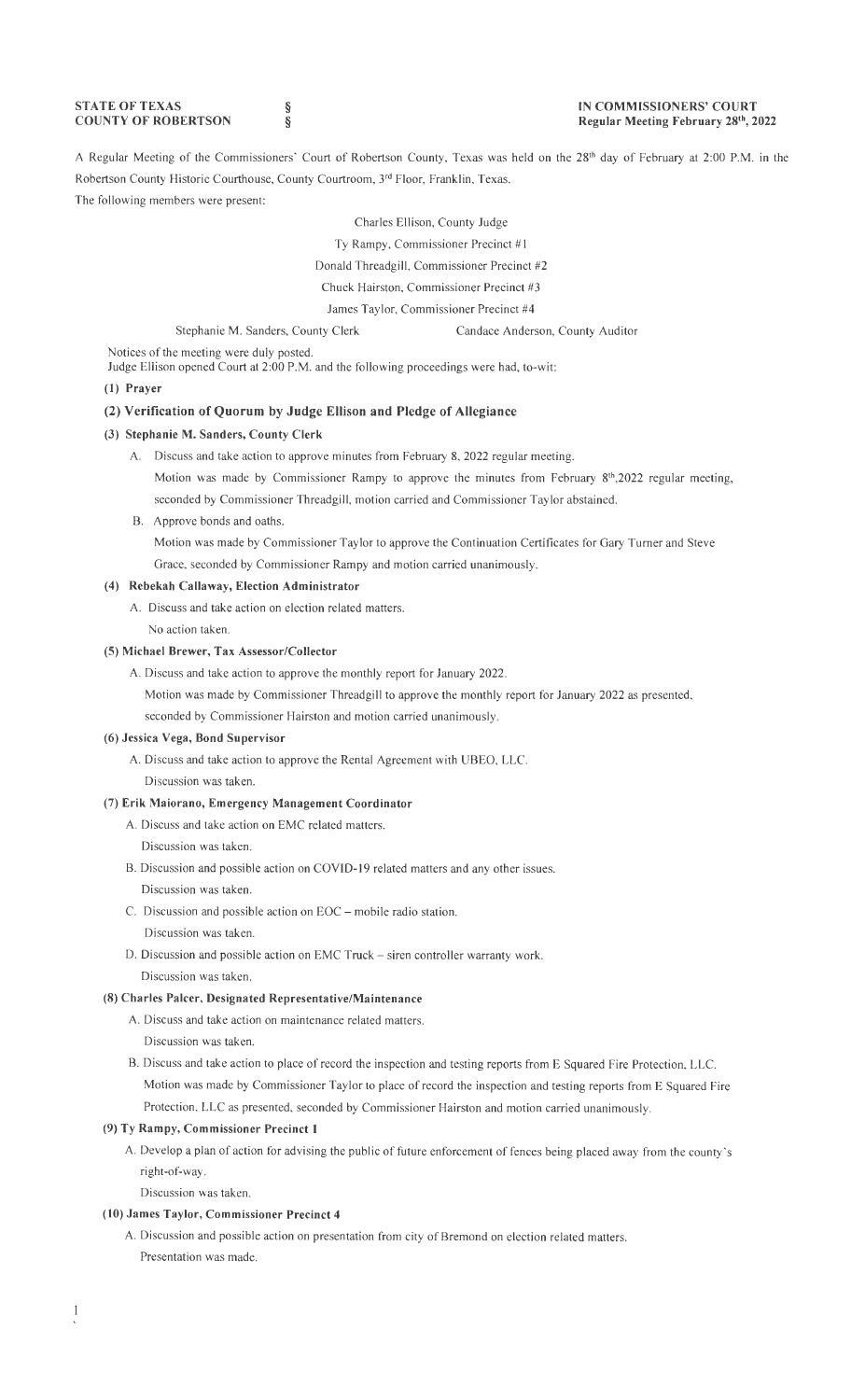- B. Discussion and possible action on presentation from Jim and Brian Andrews regarding a land locked road. Presentation was made.
- C. Discussion and possible action on presentation from Michael Smith with M.D. Engineering regarding the new Sheriff's Office & Jail.

No action taken.

## **(11) Charles L. Ellison, County Judge**

- A. Discuss any budget related matters or county business. No action taken.
- B. Discussion and possible action on new Sheriff's Office & Jail, construction related matters and any other issues. Discussion was taken.
- C. Discussion and possible action on Courthouse Security related matters and any other issues. No action taken.
- D. Discussion and possible action on scheduling a Workshop for ARP Grant Funds. Table.
- E. Discuss and take action on posting the Order of Special Election for the May 7th Constitutional Amendment Election imposed by H.B. 3107 and S.B. 1116.

Motion was made by Commissioner Taylor to post the Order of Special Election for the May  $7<sup>th</sup>$  Constitutional Amendment Election imposed by H.B. 3107 and S.B. 1116, seconded by Commissioner Rampy and motion carried unanimously.

F. Discuss and take action to place of record the Brazos Valley Groundwater Conservation District 2021 Annual Report.

Motion was made by Commissioner Taylor to place of record the Brazos Valley Groundwater Conservation District 2021 Annual Report, seconded by Commissioner Hairston and motion carried unanimously.

- G. Discuss and take action to place of record the Annual Hotel Occupancy Tax Report. Motion was made by Commissioner Taylor to place of record the Annual Hotel Occupancy Tax Report, seconded by Commissioner Rampy and motion carried unanimously.
- H. Discuss and take action to place of record the enrollment form of all county employees for the 2022 Free Certified Cybersecurity State-Mandated Compliance Training Course (HB 3834) through the Texas Association of Counties' (TAC) that was approved in January 25, 2022.

Motion was made by Commissioner Rampy to place of record the enrollment form of all county employees for the 2022 Free Certified Cybersecurity State-Mandated Compliance Training Course (HB 3834) through the Texas Association of Counties' (TAC) that was approved in January 25, 2022, seconded by Commissioner Threadgill and motion carried unanimously.

I. Discuss and take action on the Texas Subdivision Election and Release Form regarding the Opioid Settlement Agreement.

Motion was made by Commissioner Taylor to approve the Texas Subdivision Election and Release Form regarding Opioid Settlement Agreement as presented and allow the Judge to sign, seconded by Commissioner Hairston and motion carried unanimously.

J. Discuss and take action on County Bum Ban.

Motion was made by Commissioner Rampy to place a County Bum Ban in effect immediately, seconded by Commissioner Hairston, Opposed by Commissioner Taylor, Commissioner Threadgill and Judge Ellison and motion failed.

### **(12) Candy Anderson, County Auditor**

A. Discuss and take action on approving budget adjustments and/or amendments, credit applications and/or lease Purchase agreements, and/or cell phone allowance agreements.

Motion was made by Commissioner Taylor to approve the budget adjustment for County Judge (see attached adjustment), seconded by Commissioner Rampy and motion carried unanimously.

Motion was made by Commissioner Taylor to approve the budget adjustment for jail (see attached adjustment), seconded by Commissioner Hairston and motion carried unanimously.

Motion was made by Commissioner Rampy to approve the budget adjustment for Road and Bridge Pct. 2 (see attached adjustment), seconded by Commissioner Taylor and motion carried unanimously.

Motion was made by Commissioner Rampy to approve the budget adjustment for Road and Bridge Pct. 4 (see attached adjustment), seconded by Commissioner Hairston and motion carried unanimously.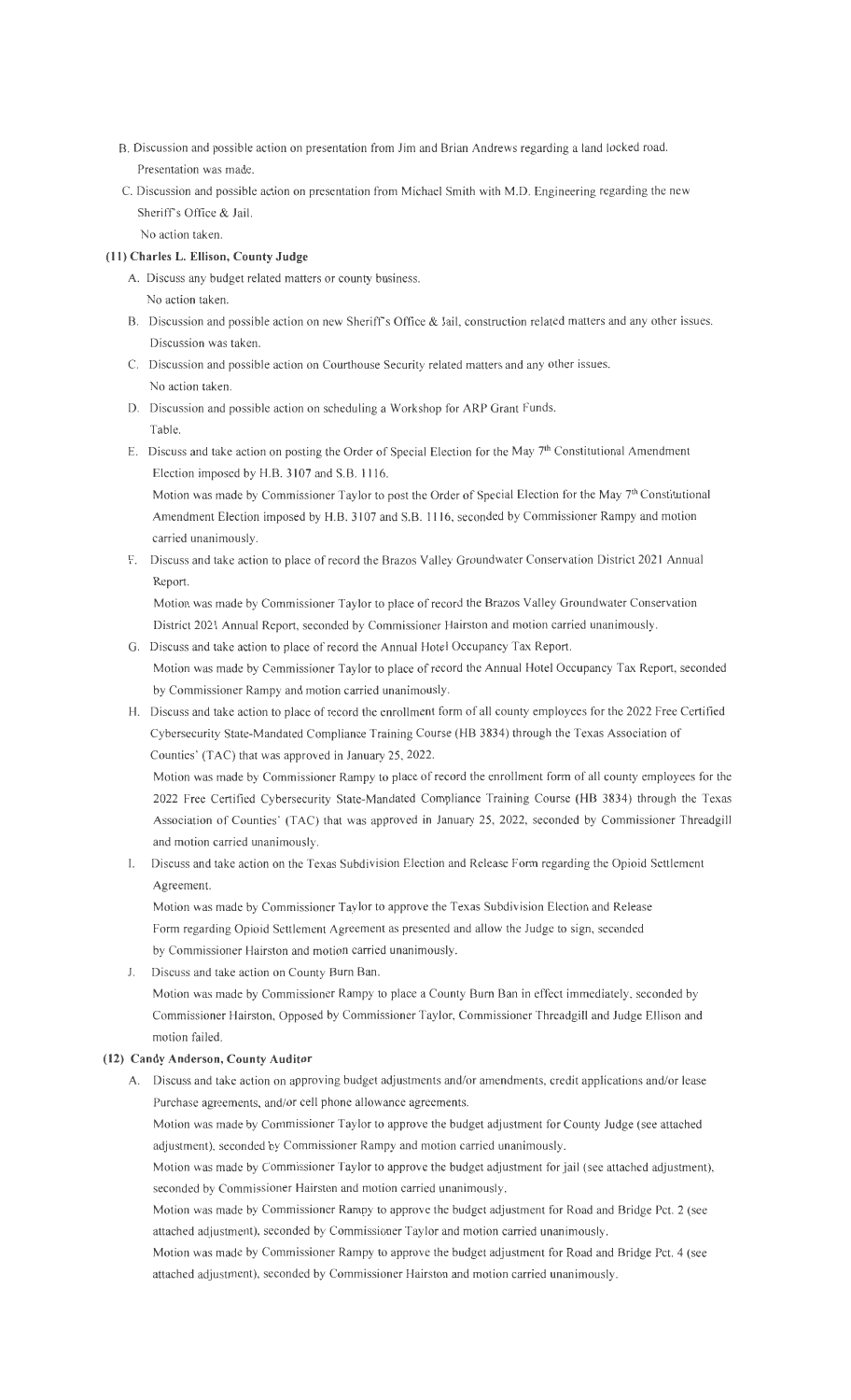- 8. Settlement of Accounts: Discussion, consideration and possible action to settle and pay all accounts against the county as per Texas Local Government Code Section 115.021 Motion was made by Commissioner Threadgill to approve the invoice to Southern Tire Mart in the amount of \$1278.86 to be paid out of Road & Bridge Contingency line item, seconded by Commissioner Rampy and motion carried unanimously. Motion was made by Commissioner Threadgill to approve the invoice to C & E Trucking for Road & Bridge Pct. I in the amount of \$22,072.23, seconded by Commissioner Hairston and motion carried unanimously. Motion was made by Commissioner Threadgill to approve the invoice to C & E Trucking for Road & Bridge Pct. 3 in the amount of\$3,783.89, seconded by Commissioner Rampy and motion carried unanimously. Motion was made by Commissioner Threadgill to approve the invoice to C & E Trucking for Road & Bridge Pct. 1 in the amount of \$163.23, seconded by Commissioner Rampy and motion carried unanimously. Motion was made by Commissioner Threadgill to approve the invoice to C & E Trucking for Road & Bridge Pct. 2 in the amount of\$403.99, seconded by Commissioner Rampy and motion carried unanimously. Motion was made by Commissioner Rampy to approve the invoice to C & E Trucking for Road & Bridge Pct. 3 in the amount of \$7,017.94, seconded by Commissioner Threadgill and motion carried unanimously. Motion was made by Commissioner Rampy to approve the accounts payable invoice in the amount of \$372,925.49, seconded by Commissioner Taylor and motion carried unanimously.
- C. Discuss and take action on policies and procedures on County use of credit cards for travel. Motion was made by Commissioner Threadgill to approve the changes to the policies and procedures and allow the use of the travel card for 9-1-1 , seconded by Commissioner Rampy and motion carried unanimously.
- D. Discuss and take action on changes and approval of UBEO contract and maintenance agreement. Motion was made by Commissioner Taylor to approve the changes of the UBEO contract and maintenance agreement and authorize the Judge to sign, seconded by Commissioner Rampy and motion carried unanimously.
- E. Discuss and take action on purchase of software for new scanners. Motion was made by Commissioner Threadgill to approve the purchase of ADOBE software for new scanners and approve a \$500.00 yearly expenditure for the County Auditors Budget for software, seconded by Commissioner Rampy and motion carried unanimously.
- F. Discuss and take action on approval and filing of annual report from RCFA. Motion was made by Commissioner Threadgill to approve and place of record the annual report from RCF A, seconded by Commissioner Rampy and motion carried unanimously.
- G. Discuss and take action on the renewal of the auto liability, auto physical damage, general liability and law enforcement liability.

Motion was made by Commissioner Taylor to approve the renewal of the auto liability, auto physical damage, general liability and law enforcement liability and authorize the Judge to sign, seconded by Commissioner Hairston and motion carried unanimously.

### Entered into Executive Session at 3:35 **PM**

#### **(13) Executive Session**

A. Closed meeting (Executive Session) pursuant to Section §551.071 of the Texas Government Code - Consultation with Attorney

Discussion with attorney regarding a matter in which the duty of the attorney to the governmental body under the Texas Disciplinary Rules of Professional Conduct of the State Bar of Texas conflicts with Texas Government Code Session 551 - Open Meetings Act; or discussion with attorney regarding a matter of contemplated litigation or a settlement offer or both; to wit: \_\_\_\_\_551.071 (Consultation with Attorney),

- 8. Announcement of time and date closed meeting ( executive session) for this matter and reconvene in open session. Motion was made by Commissioner Threadgill to enter into executive session at 3:35 PM on February 28, 2022, seconded by Commissioner Rampy and motion carried unanimously.
- C. The Robertson County Court reserves the right to adjourn into Executive Session at any time during the course of this meeting to discuss any of the matters listed above as authorized by the Texas Government Code Sections 551 .071 (Consultation with Attorney), 551.072 (Deliberations about Real Properties),

551.073 (Deliberations regarding Gifts and Donations), 551.074 (Personnel Matters), 551.076 (Deliberations regarding Security Devices or Security Audits), and 551.087 (Deliberations regarding Economic Development Negotiations)